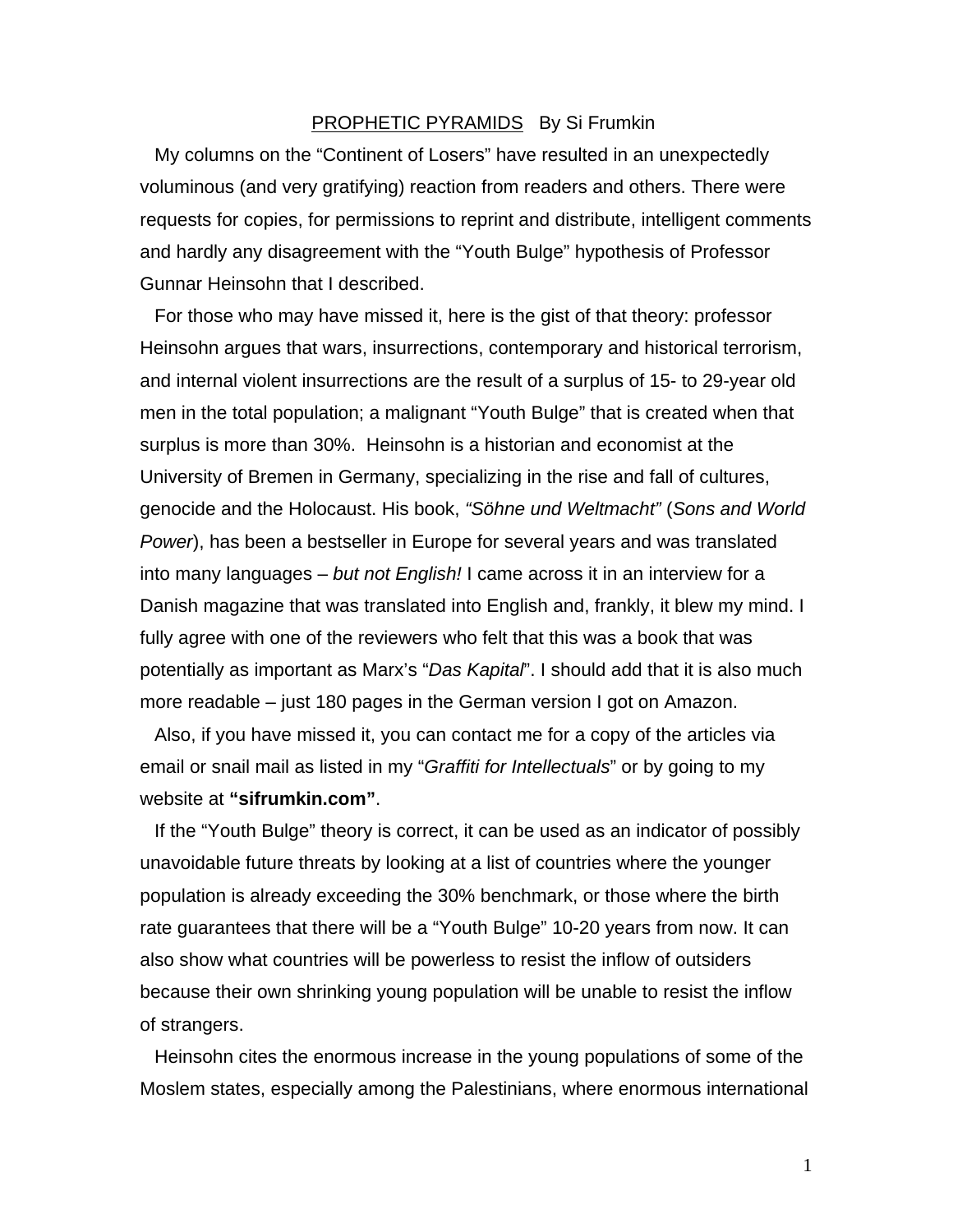financial support assures that children are not a burden but rather a source of income – the more children, the greater is the subsidy. As a result, the Gaza Strip has 464 boys aged 0-4 for every 100 men in the 40-44 age bracket, about ten times that of Germany's 50:100!

There is a wonderful tool that is available to all who use a computer. It shows the absence or presence of the "Youth Bulge" in every country on earth. Simply Google the **U.S. Census Bureau International Data Base** and click on the "population pyramids" option. You can choose any country and any year you want to see and, I am sure, the results will impress you as they did me.

Here is an example: In 1975, Lebanon had an enormous Youth Bulge and in the fifteen years to follow there were bloody civil wars, internal strife, the Israeli invasion, and hundreds of thousands of victims. Now compare it to the 2007 pyramid and see that the bulge had shrunk. There are mass demonstrations and political disagreements but there is very little bloodshed.

On the other hand, Iraq, in spite of Saddam's murderous policies, the war with Iran, the two Gulf Wars and the current troubles, has experienced a net gain of population. Its 2007 pyramid shows a Youth Bulge that rivals that of the West Bank and the 1975 Lebanon.

It is more than interesting that while Iran's 15-29 population is marginally high and may be somewhat volatile, the country's fertility rate has been dropping dramatically and within a few years the Iranian bulge will have passed.

 North Korea also has a diminished birth rate, possibly because of its genocidal internal policies. It only has a disproportionate surplus in the 35-49 category – an age that is historically not conducive to dysfunctional violent behavior.

The population pyramids also suggest that neither Venezuela and Mexico, nor post-Castro Cuba will turn to violence in the foreseeable future.

So what should we fear? The pyramids for India and Pakistan are quite similar; both show troublesome Youth Bulges. Furthermore, both are nuclear powers capable of tragic missteps that could have unpredictably tragic consequences and both exhibit almost constant internal unrest that could unpredictably turn into something much more serious.

2